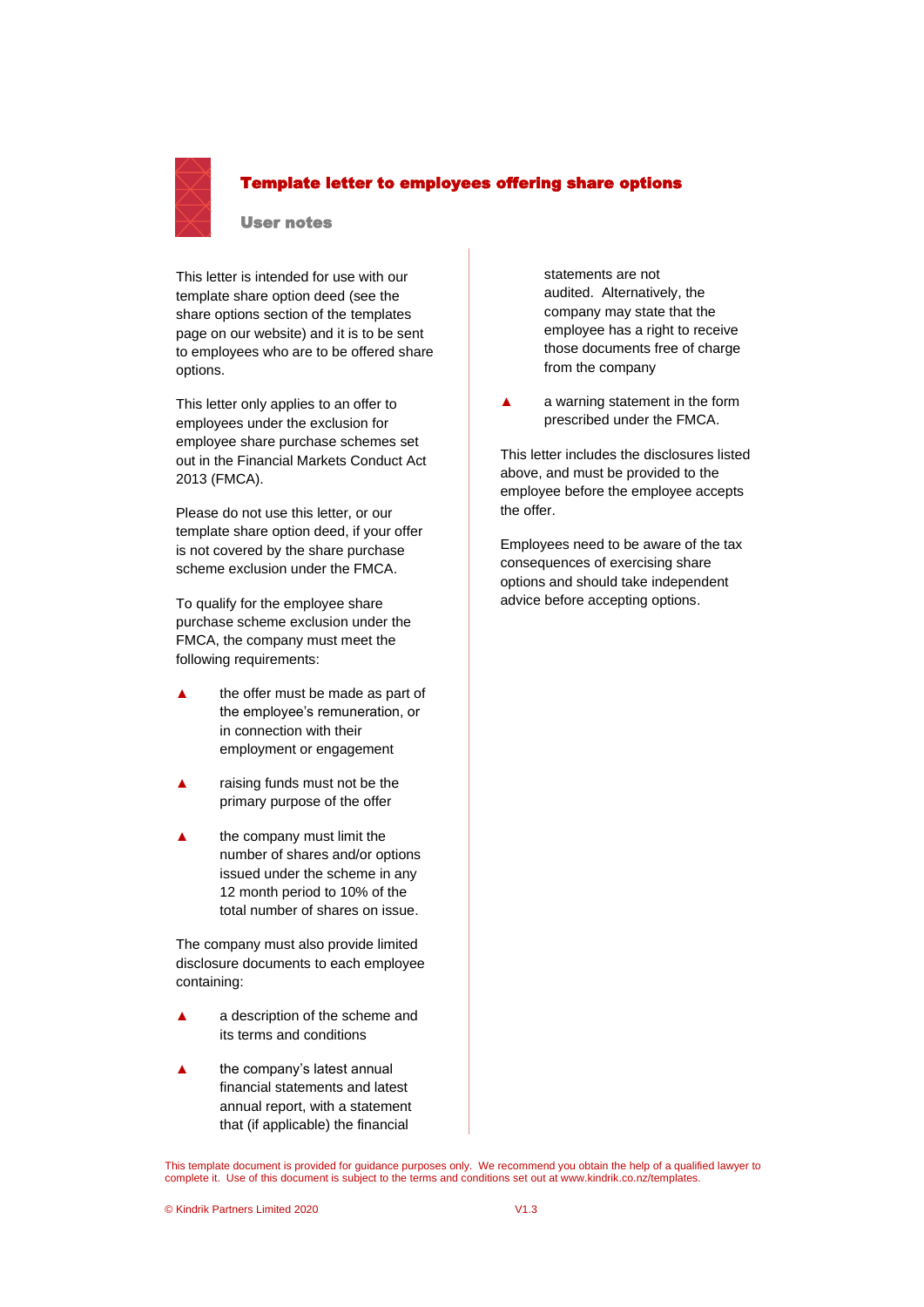#### using this template

The *User Notes* and the statements in the footer below (all marked in red) are included to assist in the preparation of this document. They are for reference only – you should delete all user notes and the statements in the footer from the final form of your document.

The use of [*square brackets*] around black text means that:

- **▲** the requested details need to be inserted
- **▲** there are different options for you to consider within a clause
- the whole clause is optional and you need to consider whether to include it, based on the company's circumstances and the user notes.

Before finalising your document, check for all square brackets to ensure you have considered the relevant option and ensure that all square brackets have been deleted.

If you delete any clauses or schedules, remember to cross reference check the document.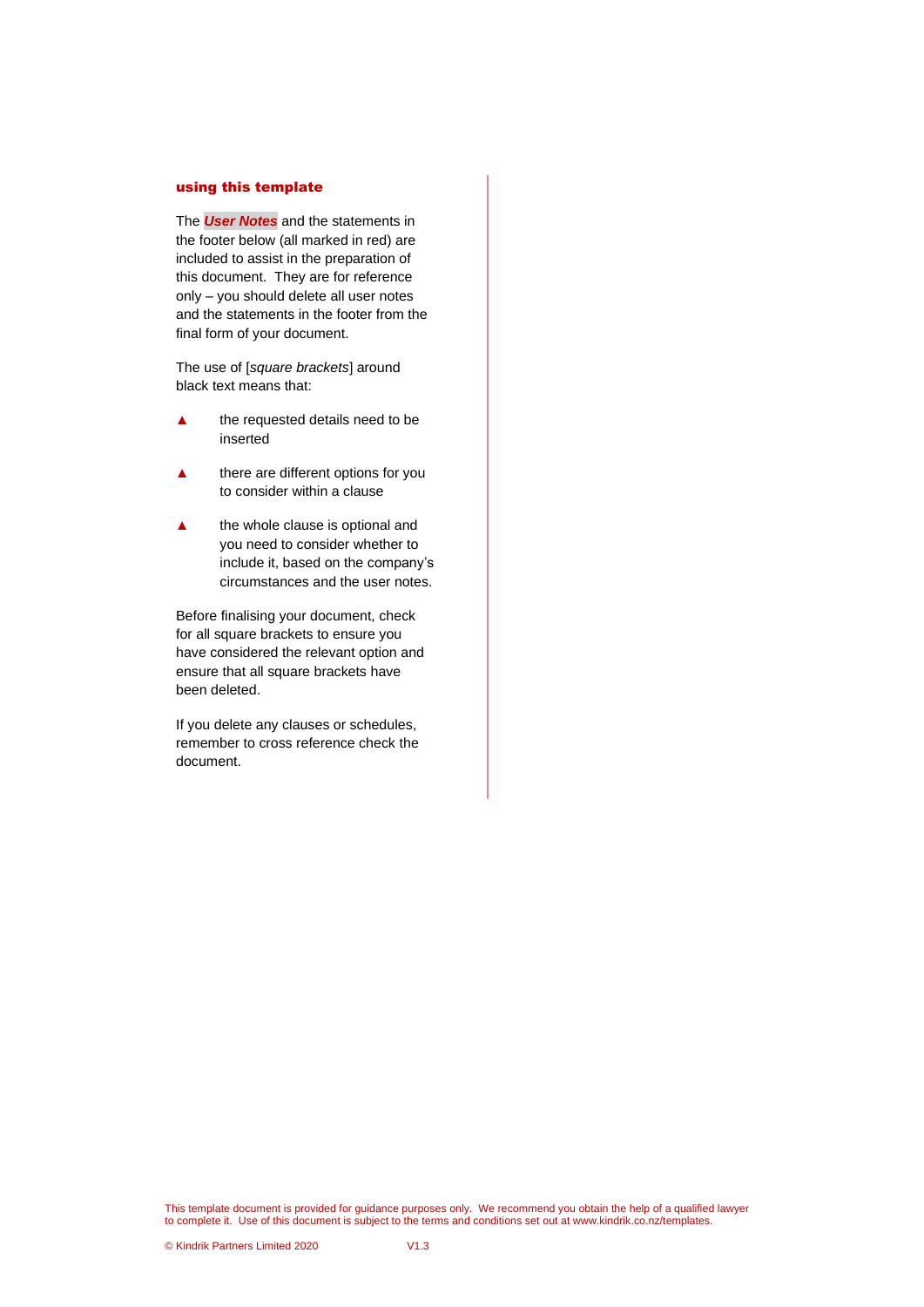[*To be printed on the letterhead of the Company*]

[*Insert employee's name*] [*Insert employee's address*]

**Date**

Dear [*employee*]

## Offer of employee share options and limited disclosure documents

We value your ongoing contribution as an employee of [*insert name of Company*] (**Company**) and in connection with that role the Company wishes to grant to you options to purchase shares in the Company (**Options**).

### *Number of Options*

The Company offers you, on the terms set out in this letter and the share option deed attached to this letter (**Deed**), the following Options:

| <b>Number of Options</b> | <b>Exercise price per share</b> |
|--------------------------|---------------------------------|
| [Number of Options]*     | \$[Exercise price]**            |

**\***This will equate to approximately [*Insert*]% of the shares in the Company as at the date of this letter.

**\*\***As may be adjusted by the terms of the Deed.

### *Description of the employee share purchase scheme*

The terms of the issue of the Options are set out in the Deed, but in broad terms:

- ▲ the Options will vest over time in accordance with the vesting schedule attached to the Deed;
- ▲ subject to the terms of the Deed, the Options will be exercisable between the date an Option vests and [*insert expiry date*]; and
- ▲ if you cease to be employed by the Company, any Options that have not vested at the date you cease to be employed will be cancelled immediately.

The shares issued following the exercise of the Options will be ordinary shares of the Company and will be subject to the provisions of [*the shareholders' agreement relating to the Company and*] the Company's constitution, a copy of which may be downloaded from the company's office website [http://www.business.govt.nz/companies/.](http://www.business.govt.nz/companies/) The key rights and limitations attaching to the shares are:

This template document is provided for guidance purposes only. We recommend you obtain the help of a qualified lawyer to complete it. Use of this document is subject to the terms and conditions set out at www.kindrik.co.nz/templates.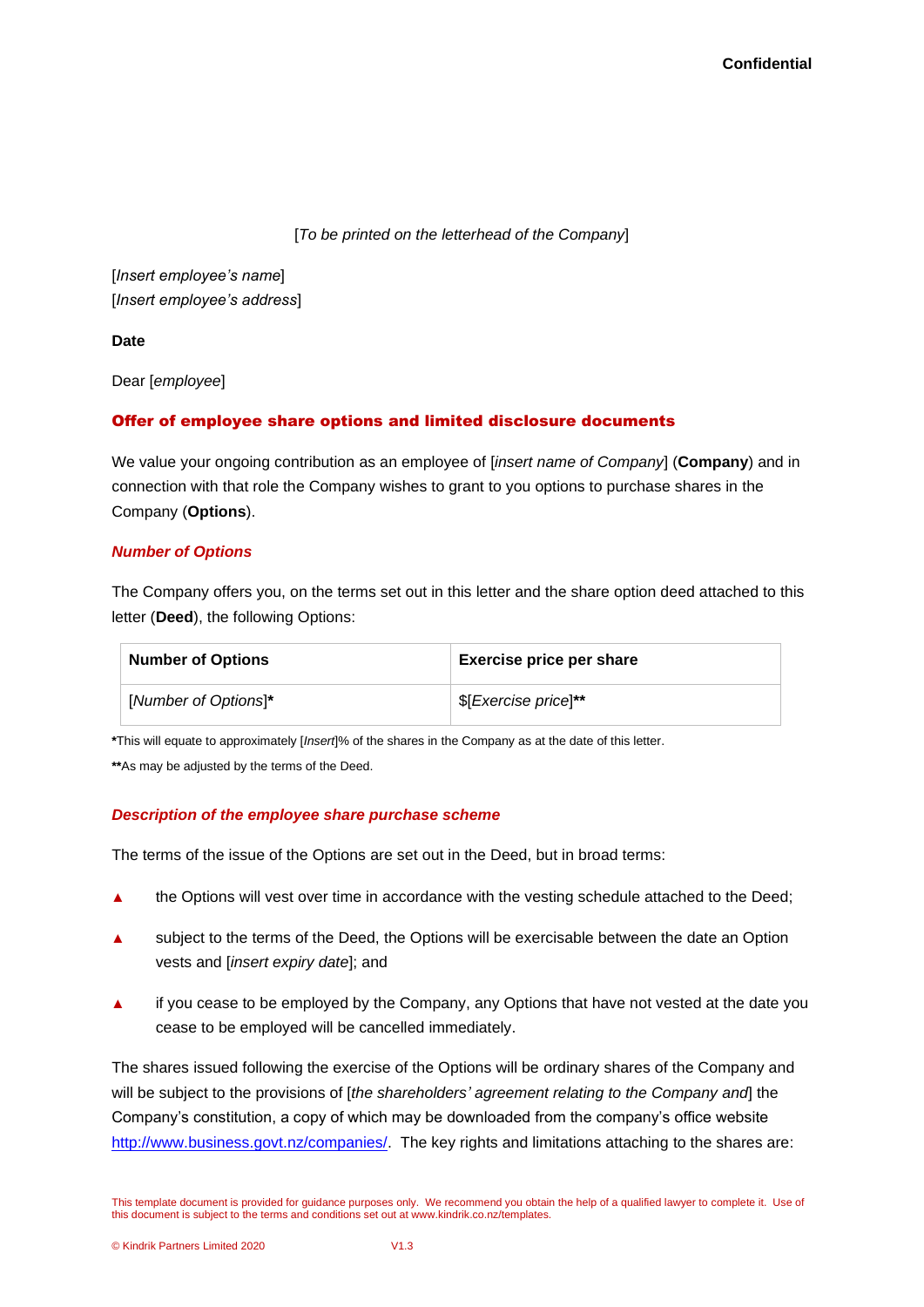[*User note: The key terms described below are based on the key rights and limitations attaching to shares as set out in the Kindrik Partners standard constitution. If you have a different constitution, review that constitution and insert applicable terms attaching to the shares here.*]

- the right to:
	- vote at meetings of the Company
	- share equally in dividends on a per share basis
	- **‒** share equally in the distribution of the surplus assets of the Company on a per share basis
	- **‒** receive notice of and attend meetings of shareholders
- ▲ the shares will be subject to drag–along rights, which means if the number of shareholders specified in the Company's constitution wish to sell their shares in the Company, you will also be required to sell your shares;
- ▲ the shares will have tag-along rights, which means that if the number of shareholders specified in the Company's constitution wish to sell their shares in the Company, you may also choose to sell your shares at the same time; and
- ▲ the shares will be subject to pre-emption rights, which means that before you can sell them to any person, they will need to be offered to the other shareholders of the Company.

If when you exercise the Options the Company has a shareholders' agreement which all shareholders are party to, you will be required to execute a deed of accession to that shareholders' agreement before your shares will be issued.

We suggest that you obtain independent legal and financial advice to ensure that you understand the implications of the Options and their potential effect on you, including the financial and taxation implications of the Options. In particular:

- ▲ the Options do not give you the rights attaching to shares in the Company (these are available to shareholders only, i.e. you will only have these rights if the Options are exercised and shares are issued to you); and
- ▲ any benefits you get under the Options may be subject to tax, for which you will be liable.

### **Annual report and financial statements**

[*User note: The regulations under the FMCA require the company to provide the employee with a copy of the company's latest annual report prepared under the Companies Act (or any other enactment) or overseas law (if any), and financial statements with a statement that (if* 

This template document is provided for guidance purposes only. We recommend you obtain the help of a qualified lawyer to complete it. Use of this document is subject to the terms and conditions set out at www.kindrik.co.nz/templates.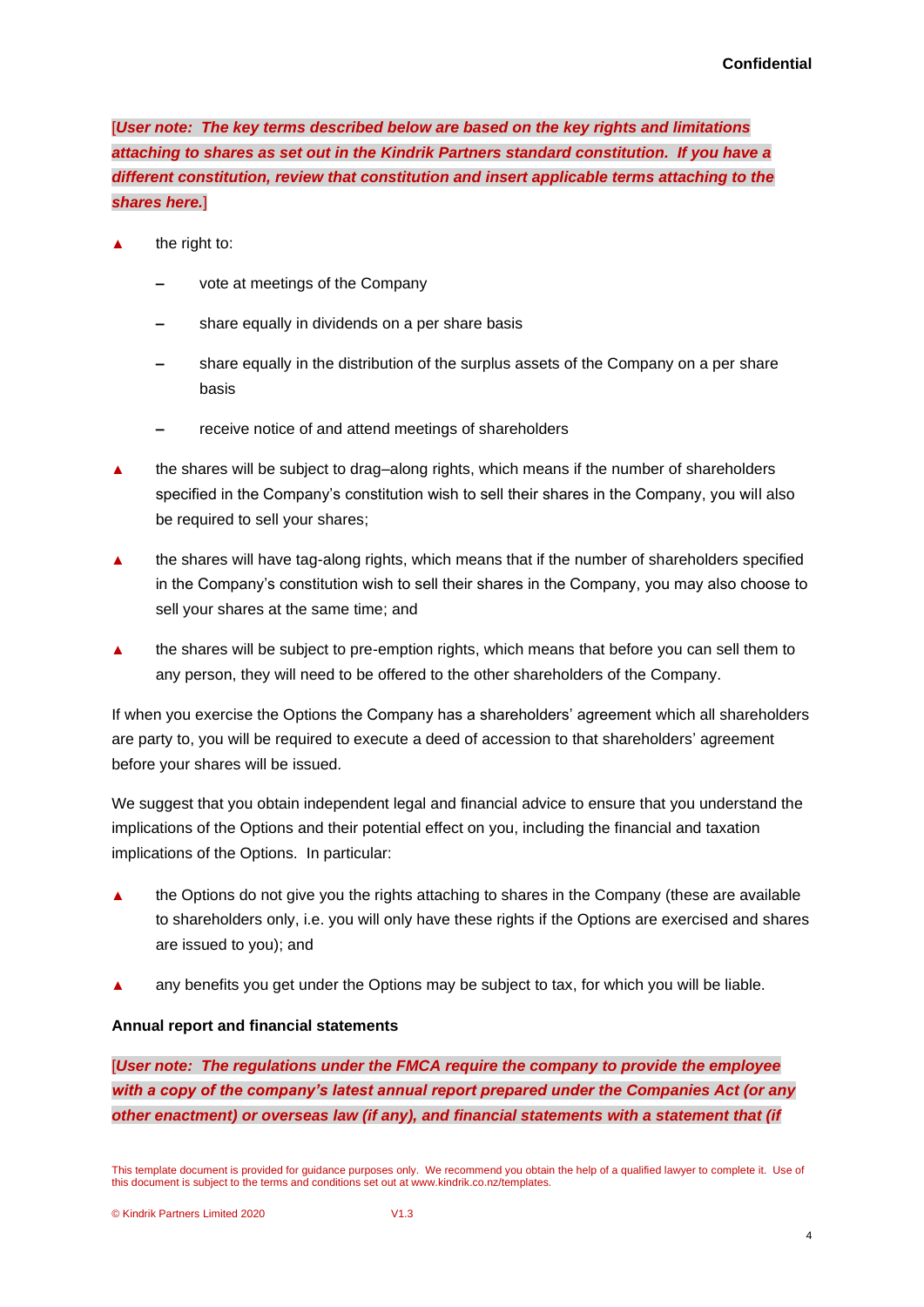*applicable) the financial statements are not audited. Alternatively, the company may state that the employee has a right to receive those documents free of charge from the company. To comply with these regulations, please use one of the following options:*]

[*Option 1: If the annual report and financial statements will be provided to the employee with this letter*] [*Please find enclosed with this letter a copy of the Company's latest annual report, and a copy of the relevant financial statements of the Company. [Please note that these statements have not been audited or reviewed by an auditor.]*]

[*Option 2: If the employee will be given the right to receive the annual report and financial statements separately*] [*You have the right to receive from the Company at your request, free of charge, a copy of the Company's latest annual report, and a copy of the relevant financial statements of the Company. [These financial statements have not been audited or reviewed by an auditor]. You can obtain a copy of these documents by electronic means [by emailing [insert email address] to request that a copy be emailed to you].*]

#### **What you will need to do**

Please contact [*insert*] if you wish to discuss any aspect of this letter or the Deed.

If you agree to the Company granting you the Options on the terms set out in this letter (including the warning set out on the following page) and the Deed, please countersign the **attached** copy of this letter, and the Deed, and return them to me before [*insert date*].

Yours sincerely

[*Insert name*] [*Insert title*]